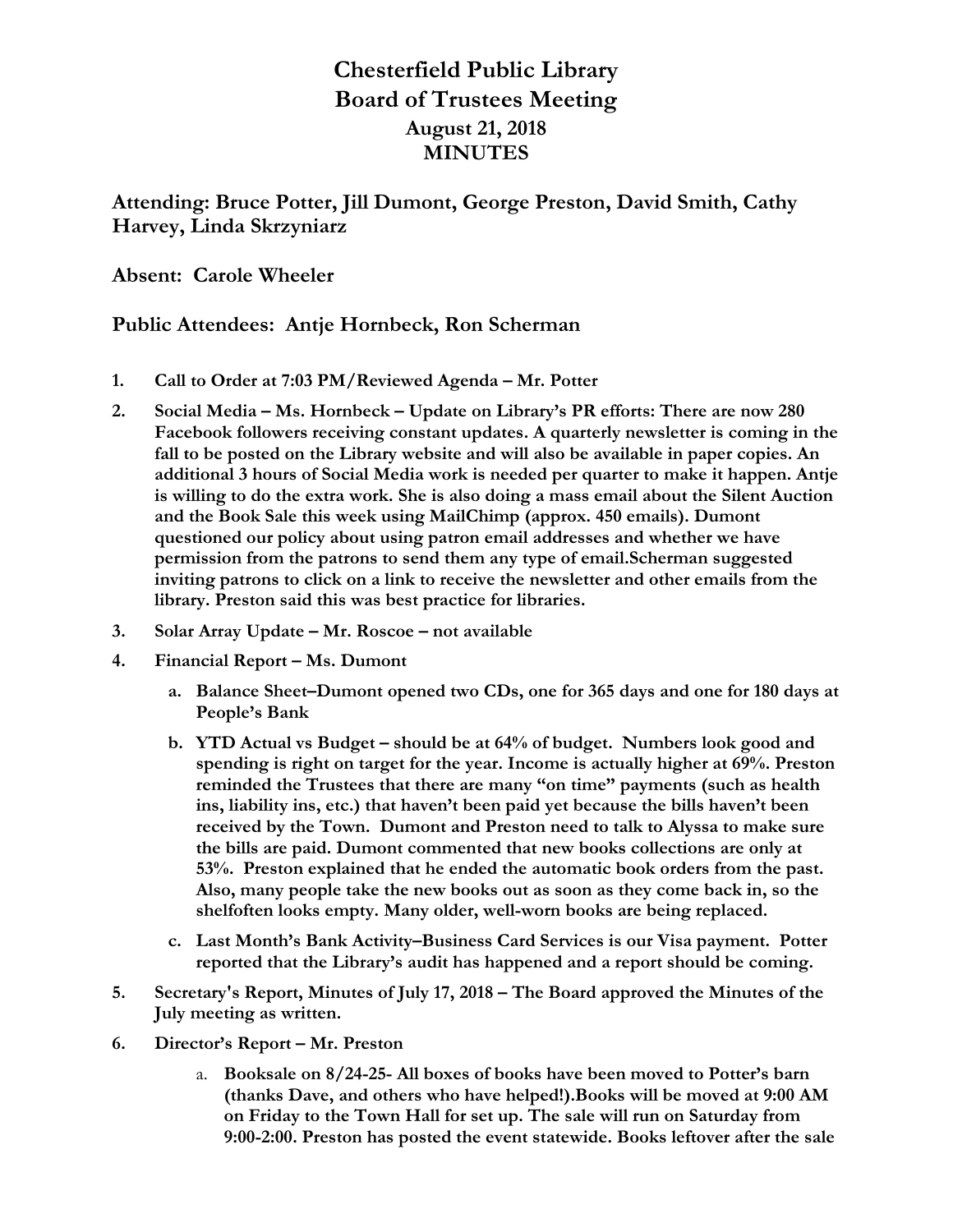**are going to nonprofit organizations (prisons, book mobile, senior center). Junk books will go to the transfer station.**

- b. **A local author, Lynne Kennedy, will speak about her latest book,The Triangle Murders at 10:00 AM, the day of the Book Sale.**
- c. **The Silent Auction will be formally closed at noon on Saturday, August 25th.There have been 42 bidders so far on the outstanding gifts collected. Half of the money raised will go to the Endowment Fund. The Library will also be supporting the Olde Home Days events in September.**
- d. **Affirm Email vote – Smith reminded the Trustees that the open meeting laws say to limit the use of making decisions via phone and email. All decisions should be made in an open meeting. Because of the timeliness of the decision to change the Book Sale date from September to August, the Board approved the change by majority and affirmed it at this meeting.**
- **7. Old or Unfinished Business.**
	- a. **Painting update – The work is completely done; add-on work was included by the contractors in the final bill, without an extra charge. The bill has been paid. Smith noted that after paying the bill, the amount remaining in the Library's Expendable account is the exact balance we can consider for future projects.Preston added that the \$150 spent for advertising for the painting project was refunded to the Capital Replacement Fund.**
	- b. **Capital Replacement Fund Warrant Article –According to Harvey, there is about \$8000 left in the Library's Expendable Trust fund. Potter suggested spending it on lighting, however Preston said \$12000 more would be needed. Harvey wants to see a Warrant Article at Town Meeting for a Library Expendable Trust, money we would control and build up for expensive maintenance repairs in our Capital Maintenance Plan. Smith suggested trying to get the money from the Town's Capital Improvement Fund in the new budget first, then use a warrant article if the Town won't help fund the lights. Preston has asked Town officials to give him guidance for requesting funding for new lighting and is waiting for their answers. Smith suggested that we make sure that we get enough money to do the job in our first request. Preston is also still looking into an Eversource grant.**
- **8. New Business**
	- a. **Atriuum has given the Library a sizable credit for starting the conversion process late in the year. This money could be used to support the new Library newsletter and Social Media for 2018.**
	- b. **FY2019 Budget – Atriuum costs will be approximately \$1500 annually as we move forward. Next year's budget for Social Media will be larger since it has proven to be so effective in reaching patrons. Potter suggested leveling our budget at 2% for 2019, about where everyone else in the Town's budget will be in 2019. Preston was thinking about including some money for programming next year, in addition to what is already provided by the Friends of the Library. Dumont suggested constructing our budget with basics,plus wants, to see how the numbers come together.**
	- c. **FY2019 Capital Projects – lighting, carpeting**
- **9. Public Comment - none**
- **10. Summary of Decisions Made**